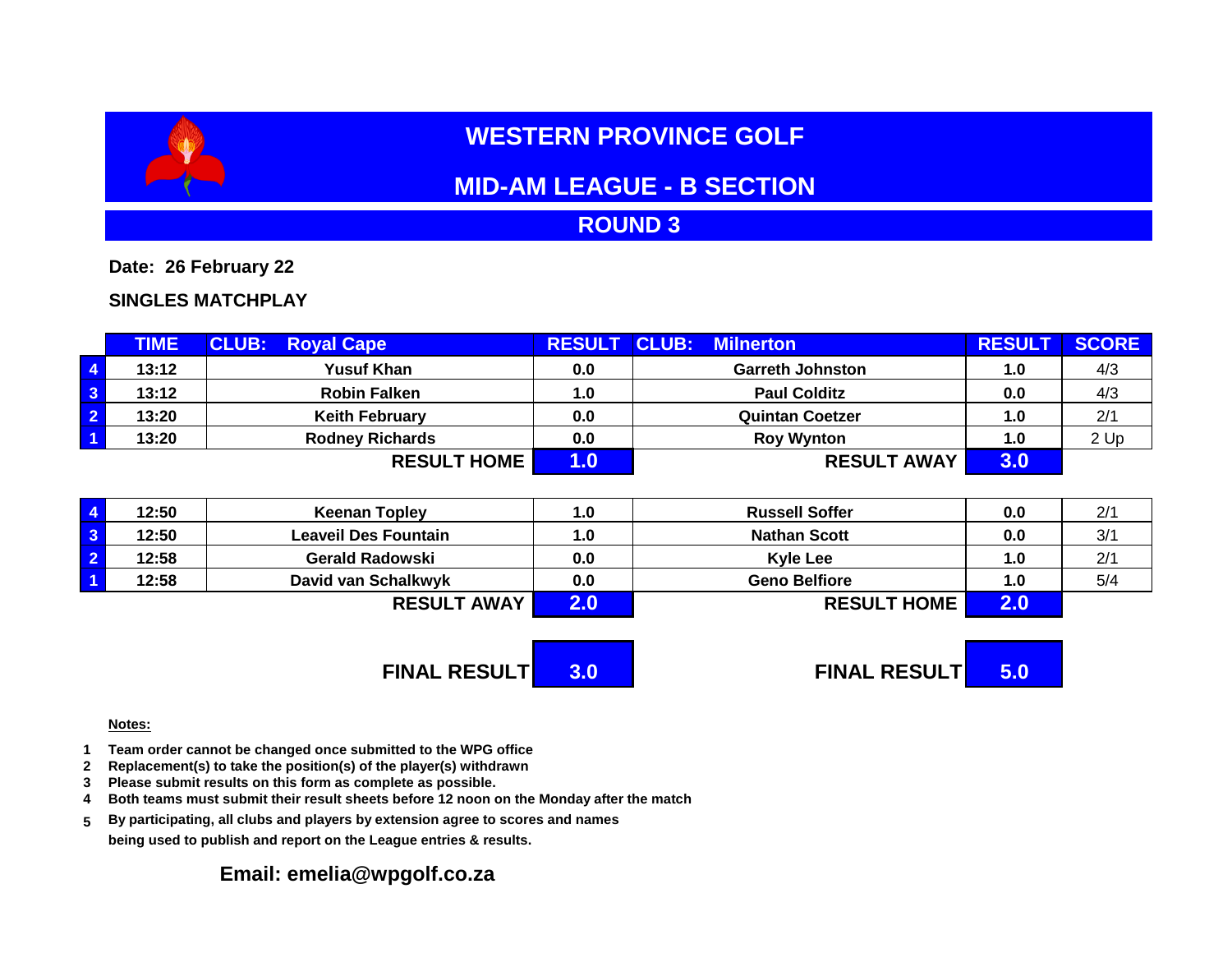# **WESTERN PROVINCE GOLF**

# **MID-AM LEAGUE - B SECTION**

## **ROUND 3**

**Date: 26 February 22**

### **SINGLES MATCHPLAY**

|                         | <b>TIME</b> | <b>CLUB: Strand</b>     |     | <b>RESULT CLUB: Somerset West</b> | <b>RESULT</b> | <b>SCORE</b> |
|-------------------------|-------------|-------------------------|-----|-----------------------------------|---------------|--------------|
| $\vert 4 \vert$         | 12:45       | Johnathan Botha         | 0.0 | <b>Carlo Wyngaard</b>             | 1.0           | 2/1          |
| $\overline{\mathbf{3}}$ | 12:45       | <b>Gustaf Potgieter</b> | 0.0 | <b>Paul Harrington</b>            | 1.0           | 6/5          |
| $\overline{2}$          | 12:54       | W.P. Botha              | 1.0 | <b>Gerhard Lotter</b>             | 0.0           | 2/1          |
| $\overline{1}$          | 12:54       | <b>Anton Pieters</b>    | 0.5 | <b>Ralph Fransman</b>             | 0.5           | A/S          |
|                         |             | <b>RESULT HOME</b>      | .5  | <b>RESULT AWAY</b>                | $2.5^{\circ}$ |              |

| 08:20 | <b>Ross Callaghan</b>      | 0.0 | <b>Isaag Bezuidenhout</b> | 1.0           | 2/1 |
|-------|----------------------------|-----|---------------------------|---------------|-----|
| 08:20 | <b>Tiaan Harmse</b>        | 0.5 | <b>Gavin Mzamo</b>        | 0.5           | A/S |
| 08:30 | Morne van Heerden          | 0.0 | Adam Botha                | 1.0           | 7/6 |
| 08:30 | <b>Rashaad van Niekerk</b> | 0.0 | Deon Brown                | 1.0           | 6/4 |
|       | <b>RESULT AWAY</b>         | 0.5 | <b>RESULT HOME</b>        | $3.5^{\circ}$ |     |

**FINAL RESULT 2.0 FINAL RESULT 6.0**

#### **Notes:**

- **1 Team order cannot be changed once submitted to the WPG office**
- **2 Replacement(s) to take the position(s) of the player(s) withdrawn**
- **3 Please submit results on this form as complete as possible.**
- **4 Both teams must submit their result sheets before 12 noon on the Monday after the match**
- **5 By participating, all clubs and players by extension agree to scores and names being used to publish and report on the League entries & results.**

### **Email: emelia@wpgolf.co.za**